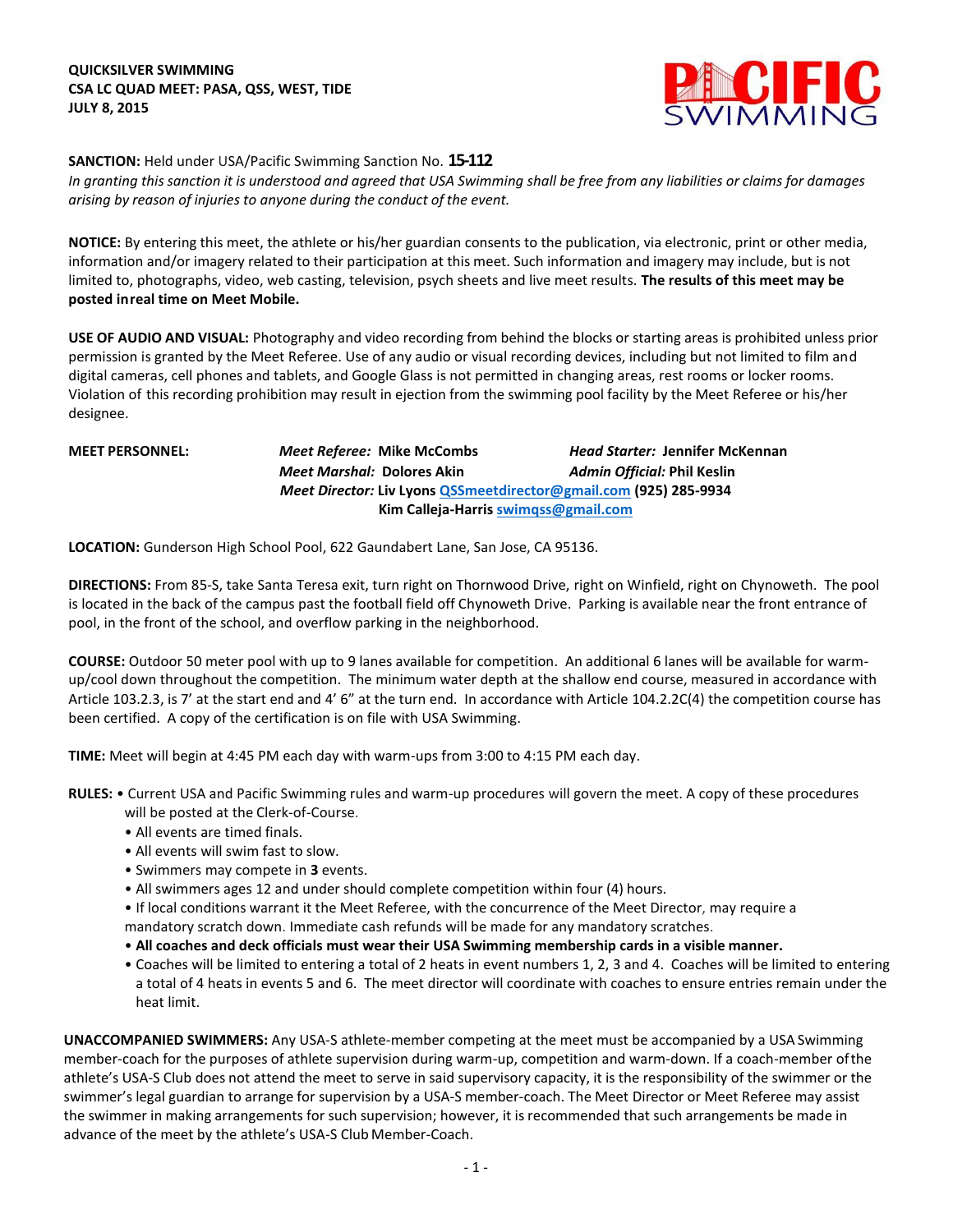**RACING STARTS:** Swimmers must be certified by a USA-S member-coach as being proficient in performing a racing start, or must start the race in the water. It is the responsibility of the swimmer or the swimmer's legal guardian to ensure compliance with this requirement.

**RESTRICTIONS:** • Smoking and the use of other tobacco products is prohibited on the pool deck, in the locker rooms, in spectator

seating, or standing areas and in all areas used by swimmers, during the meet and during warm-up periods.

- Sale and use of alcoholic beverages is prohibited in all areas of the meet venue.
- No glass containers are allowed in the meet venue.
- No propane heater is permitted except for snack bar/meet operations.
- All shelters must be properly secured.
- Changing into or out of swimsuits other than in locker rooms or other designated areas is prohibited.

• Destructive devices, to include but not limited to, explosive devices and equipment, firearms (open or concealed), blades, knives, mace, stun guns and blunt objects are strictly prohibited in the swimming facility and its surrounding areas. If observed, the Meet Referee or his/her designee may ask that these devices be stored safely away from the public or removed from the facility. Noncompliance may result in the reporting to law enforcement authorities and ejection from the facility. Law enforcement officers (LEO) are exempt per applicable laws.

- Only Coaches EZ-Ups will be allowed on the pool deck. Set-up is allowed outside the yellow bars of the pool deck, on the bleachers, and in distinguished areas outside the pool gates.
- **ELIGIBILITY:** Swimmers must be current members of USA-S and enter their name and registration number on the meet entry card as they are shown on their Registration Card. If this is not done, it may be difficult to match the swimmer withthe registration and times database. The meet host will check all swimmer registrations against the SWIMS database and if not found to be registered, the Meet Director shall accept the registration at the meet (a \$10 surcharge will be added to the regular registration fee). Duplicate registrations will be refunded bymail.
	- **Entries with "NO TIME" entries will be accepted**.
	- Entry times submitted for this meet will be checked against a computer database and may be changed in accordance with Pacific Swimming Entry Time Verification Procedures.
	- Disabled swimmers are welcome to attend this meet and should contact the Meet Director or Meet Referee
	- regarding any special accommodations on entry times and seeding per Pacific Swimming policy.
	- Swimmers 19 years of age and over may compete in the meet for time only, no awards.
	- The swimmer's age will be the age of the swimmer on the first day of the meet.
	- Swimmers must be part of PASA, WEST, TIDE or QSS. All PASA Swimmers must train at the Fremont Hills facility. Swimmers who are unattached, but participating with PASA (Fremont-Hills facility), WEST, TIDE, or QSS are eligible to enter the meet.

**ONLINE ENTRIES:** Each team must send a SD3 file to **omlyons@gmail.com** by July 3<sup>rd</sup>.

## **Make check payable to**: **QuickSilver Swimming**

**ENTRY FEES:** \$4.00 per event plus a \$10.00 participation fee per swimmer. Each team must submit a team check.

**CHECK-IN:** The meet will be pre-seeded.

**SCRATCHES:** Any swimmers not reporting for or competing in an individual timed final event that they have checked in for shall not be penalized.

**AWARDS:** No awards.

**ADMISSION:** Free.

**SNACK BAR & HOSPITALITY:** A snack bar may be available. Coaches and working deck officials will be provided snacks.